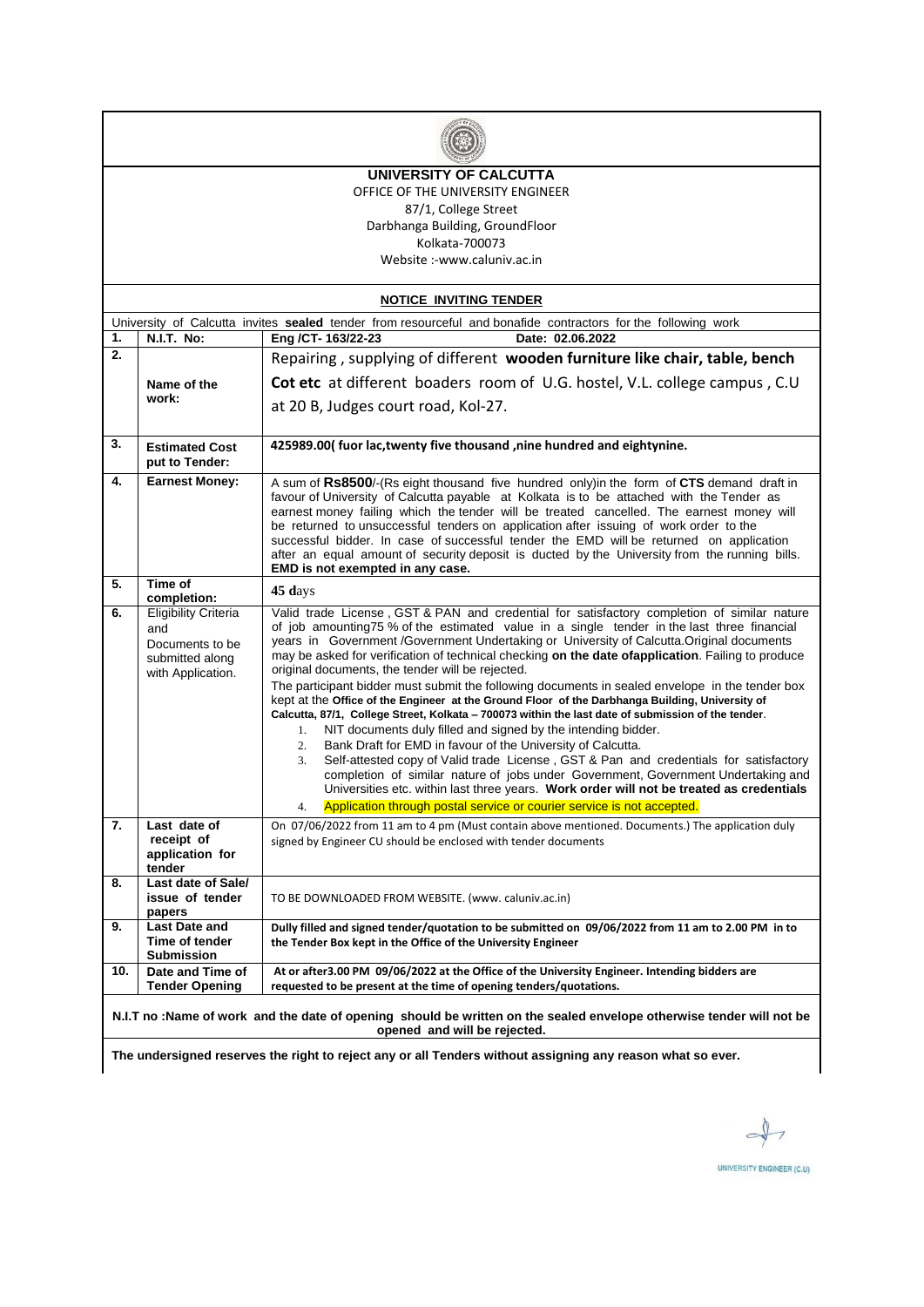

# UNIVERSITY OF CALCUTTA

**N. I.T. no- Eng /CT- 163/22-23 Date: 02.06.2022**

**Name of the work :-** Repairing , supplying of different **furniture like chair, table, bench, cot etc** at different boarders room of V.L.College campus ,C.U at 20 B,Judges court rd , Kol-27.

**Estimated cost Put to Tender:-** *Rs 425989.00 Rupees four lac twenty five thousand nine hundred eighty nine only including GST.*

**Name of Agency:-**

**Address of Agency:-**

**Rate quoted by Agency:- …………….. …………… ……………………………….. (in figure and words)**

**Signature of the Agency with date &stamp:-**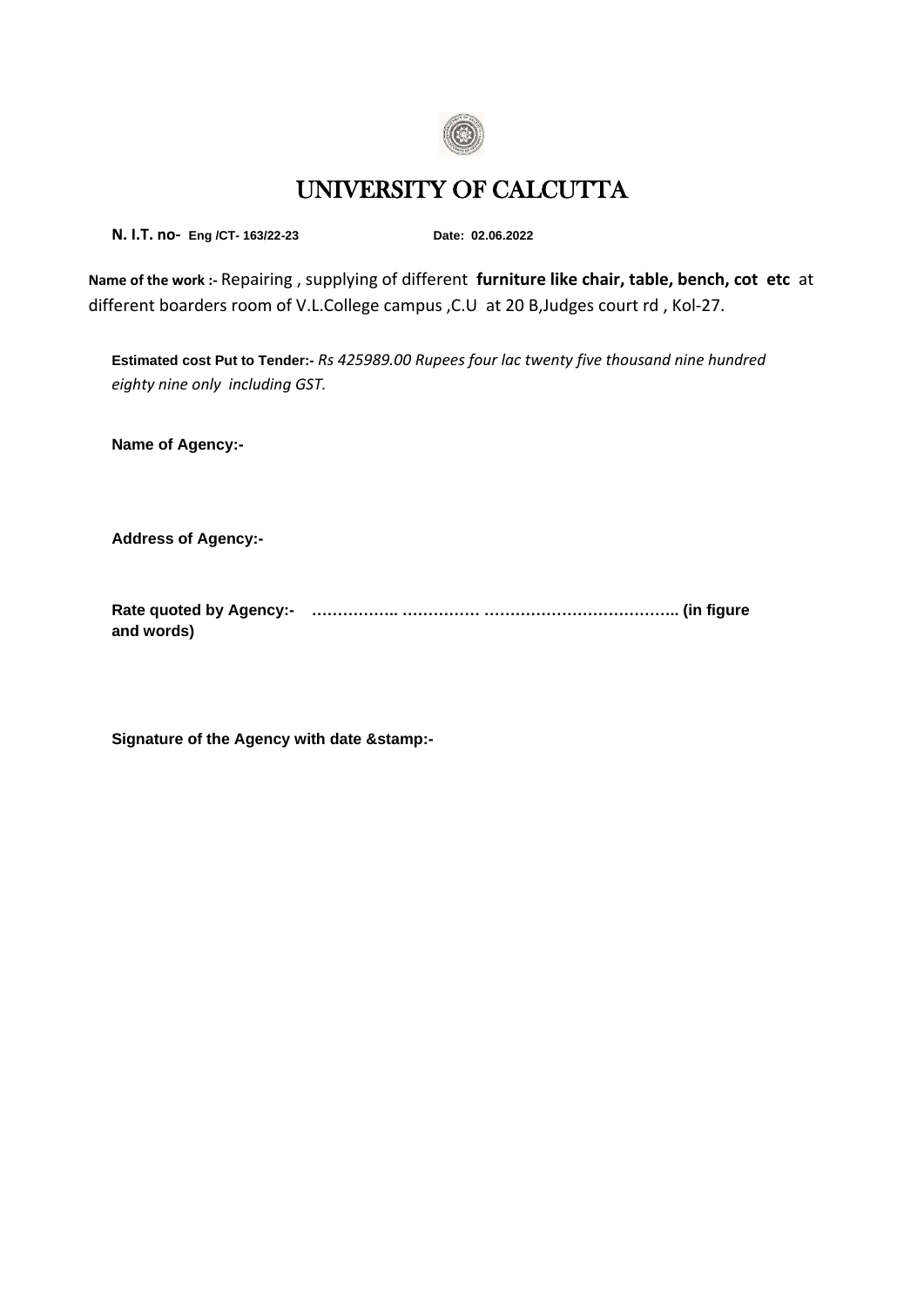

## UNIVERSITY OF CALCUTTA

**N. I.T. no : Eng /CT- 163/22-23 Date: 02.06.2022**

#### **Item Rate contract**

#### **GENERAL TERMS AND CONDITION**

**1**. Eligible Tenders will have to download the tender papers from the website & drop the filled tender papers signed with seal and date at every page along with copy of Valid Trade license's, GST & PAN and Credential for satisfactory completion of similar nature of job amounting to at least seventy five percent of the job value in a single tender from any Government, Govt. undertaking or University of Calcutta in the last three financial yearin sealed envelope in the Tender box kept in the Office of the undersigned with in the specified time mentioned in the NITwhich will be opened by the undersigned or by his representative with in **the specified time and date mentioned in the NITThe tendered must write the name of the work , NIT no , the date of opening and name of the bidder on the envelop failing which the tender will not be opened thus will be treated as cancelled.**

**2.** The rate should be quoted after inspection of the site and inclusive of all incidental charges i.e. freight, insurances, labour insurances, handling charges, necessary government taxes, duties etc as well as the Water, Electricity charges which are to be paid as per rules .

**3**. The contractor shall be responsible to ensure compliance with the provision of minimum wages act 1948 as modified up to date and the rules made in respect of any employees, employed by the contractor directly or through the petty or subcontractor for the purpose of carrying this contract. The contractor shall be responsible for any damage, injury or loss caused by the work or workmen to any person, animal or material during the progress of work.

**4.** Liquidated damage will be charged to the contractor if they fail to complete the work within the stipulated time,  $0.01\%$  per day to a maximum l i mit of 10 % of the contract value.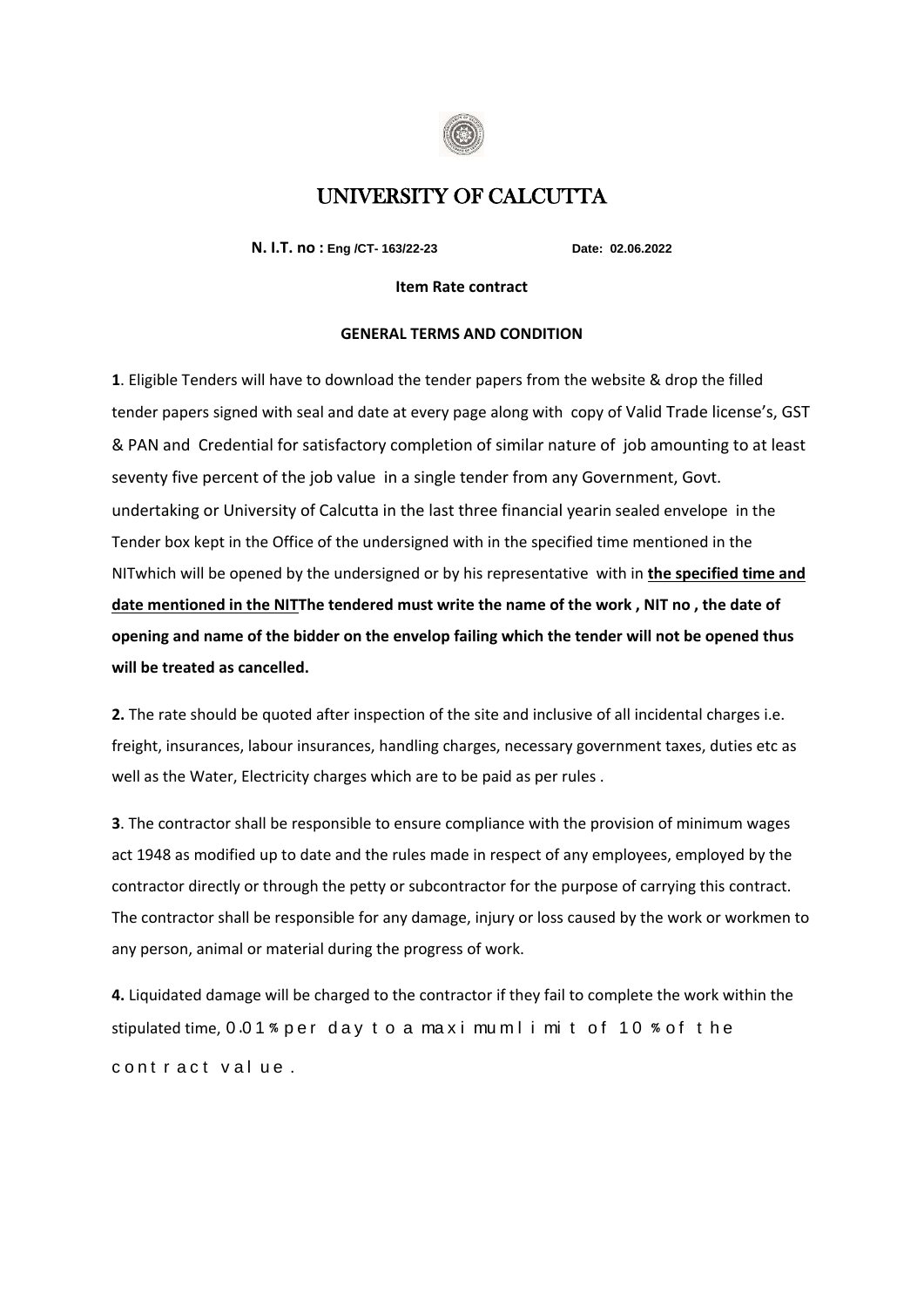**5.** The allotted time for completion of the work as specified in the NIT from the date of receipt of work order .Time is the essence of this contract. Normally no time extension will be granted. In case of prayer for extension of time the University authority has the full right reserved to grant it or discard it.

**6.** (a)If the successful contractor's bid rate is 80% or less than the estimated amount put to tender the contractor will have to submit a Bank Guarantee amounting to 10% of the Tendered amount before issue of Work order failing which the EMD will be forfeited and the agency may be blacklisted. The Bank Guarantee should be valid till the end of the contract period and shall be renewed accordingly if required. This bank Guarantee is an Additional Performance Security .So provision of deducting Security deposit from bills will hold goods per relevant clause of the contract. The bank Gurrantee shall be returned immediately on successful completion of contract.

(b) The University authority will retain a sum amounting to 10% of the bill of the contract for a period of six months from the date of completion of work as **Security Deposit**. Which will be released after a period of six months from the date of completion of the work on application.

**7.**A sum of 2% of the quoted amount in the form of CTS demand draft in favour of University of Calcutta payable at Kolkata is to be attached with the Tender as earnest money failing which the tender will be treated cancelled. The earnest money will be returned to unsuccessful tenders on application after issuing of work order to the successful bidder. In case of successful tender the EMD will be returned on application after an equal amount of security deposit is ducted by the University from the running bills. EMD is not exempted in any case.The earnest money will be returned to unsuccessful tenderers on application after issue of work order to the successful bidder for successful tenderer the EMD will be returned on application after an equal amount of security deposit is deducted from the running bills.

#### **Amount:-Rs**

| <b>D.D No</b> |  |  |  |
|---------------|--|--|--|
|---------------|--|--|--|

#### **Name of Issuing Bank**:--

#### **Branch** :-

**8.** Work is to be carried out as per specification laid in the B.O.Q or PWD specification as per instruction of the University Engineer or his representative.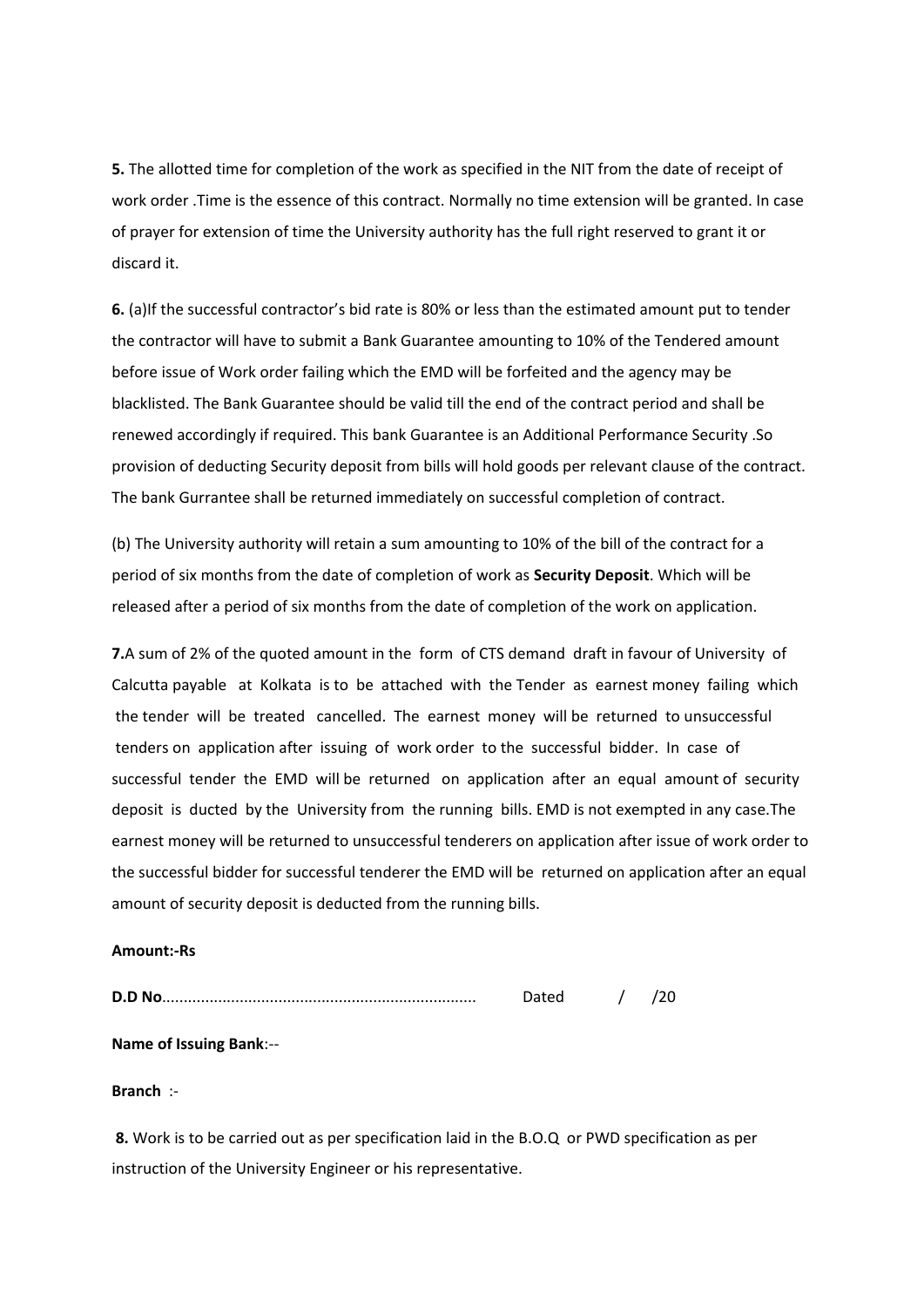

**9.**The materials brought to site for execution of the work should by no means be taken out of site without the permission of the Engineer C.U.

**10.** The rates must be quoted in words in figure otherwise the tender will be cancelled.

**11.** The University will not be bound to accept the lowest bidder.

**12**.The University will not supply any materials to the contractor.

**13**. The contractor will work under the strict supervision of the Engineer/ Sub-Assistant Engineer. The estimate given along with the tender are provisional payment will be made on the actual work done jointly measured by the Engineer or his representative ( Sub-Assistant- Engineer) & the contractor or his representative. The contractor will have to submit bill in printed format in duplicate.

**14.** The contractor will have to take necessary instruction from the Engineer CU/ Sub-Assistant Engineer regarding the execution of work.

**15.**Defect & liability Period: The defect & liability p e r i o d will be for a period of  $s$ ix  $(6)$  months from the date of completion of the job. Any defects pointed out during this period has to be mend good by the agency at their own cost failing which the retention money will be forfeited.

Sd/-

University Engineer

Name of the Agency: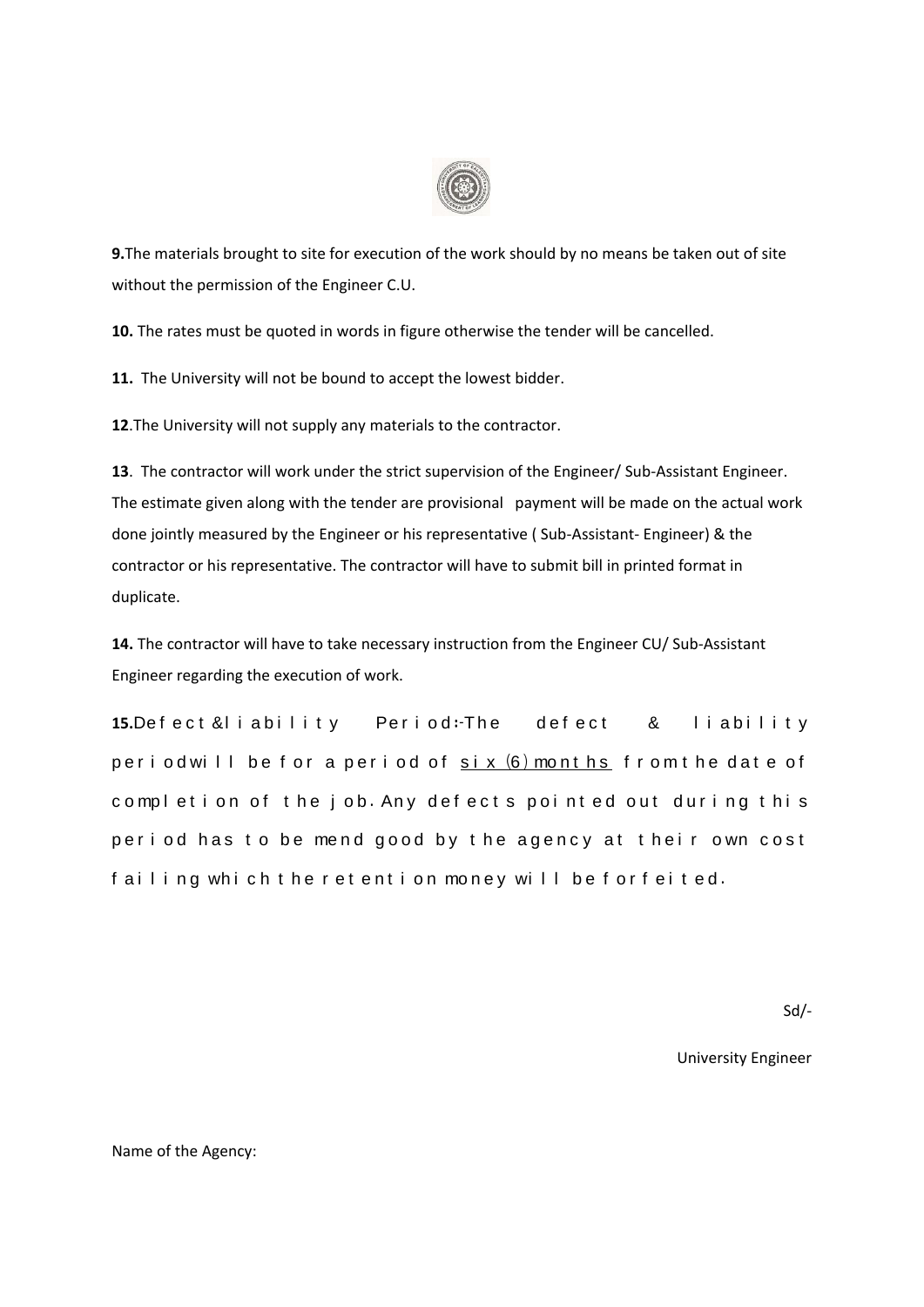Address :-

### **Signature of the Agency with date &stamp:-**

#### *NIT No-* **Eng /CT- 163/22-23 Date: 02.06.2022**

## *Specific Price Schedule for*

Repairing , supplying of different **furniture like chair, table, bench,cot etc** at different boarders room of V.L. college campus ,C.U at2B,Judges court Rd, Kol-27.

Schedule followed PWD 2017, wef 01.11.2017

| Sl             | Description of item                                                                                                                                                                                                                                                                                                                     | unit       | rate      | qty            | Amount    |
|----------------|-----------------------------------------------------------------------------------------------------------------------------------------------------------------------------------------------------------------------------------------------------------------------------------------------------------------------------------------|------------|-----------|----------------|-----------|
| n <sub>O</sub> |                                                                                                                                                                                                                                                                                                                                         |            |           |                | (Rs)      |
| 01             | Supplying P.V.C. Chair<br>supreme/nilkamal made.(at per<br>local market rate)                                                                                                                                                                                                                                                           | <b>Nos</b> | $750/-$   | 51             | 38250.00  |
| 02             | Wood work in frame for<br>chair, table and cot repairing<br>works withM.S clamps.etc. (The<br>quantum should be correted upto<br>three decimals).Sal : Local.                                                                                                                                                                           | cum        | 77671/-   | 1.53           | 118836.63 |
| 03             | Supplying P.V.C.<br>Table.(supreme/nilkamal<br>made)                                                                                                                                                                                                                                                                                    | each       | $2750/$ - | $\overline{2}$ | 5500.00   |
| 04             | . painting with best quality synthetic<br>enamel paint of approved make and<br>brand including smoothening<br>surface by sand papering etc.<br>including using of approved putty<br>etc. on the surface, if necessary :<br>a)On steel or other metal surface<br>:With super gloss (hi-gloss) -One<br>coat (with any shade except white) | Sq.m.      | 81/       | 106.00         | 8586.00   |
| 05             | Priming one coat on timber<br>surfaces with synthetic oil<br>bound primer of approved<br>quality including smoothening<br>surfaces by sand papering<br>etc.                                                                                                                                                                             | Sq.m.      | 38/       | 106.00         | 4028.00   |
| 06             | Supplying, fitting and fixing<br>boiling water resistant ply                                                                                                                                                                                                                                                                            | sqm        | 1871/-    | 80.02          | 149717.42 |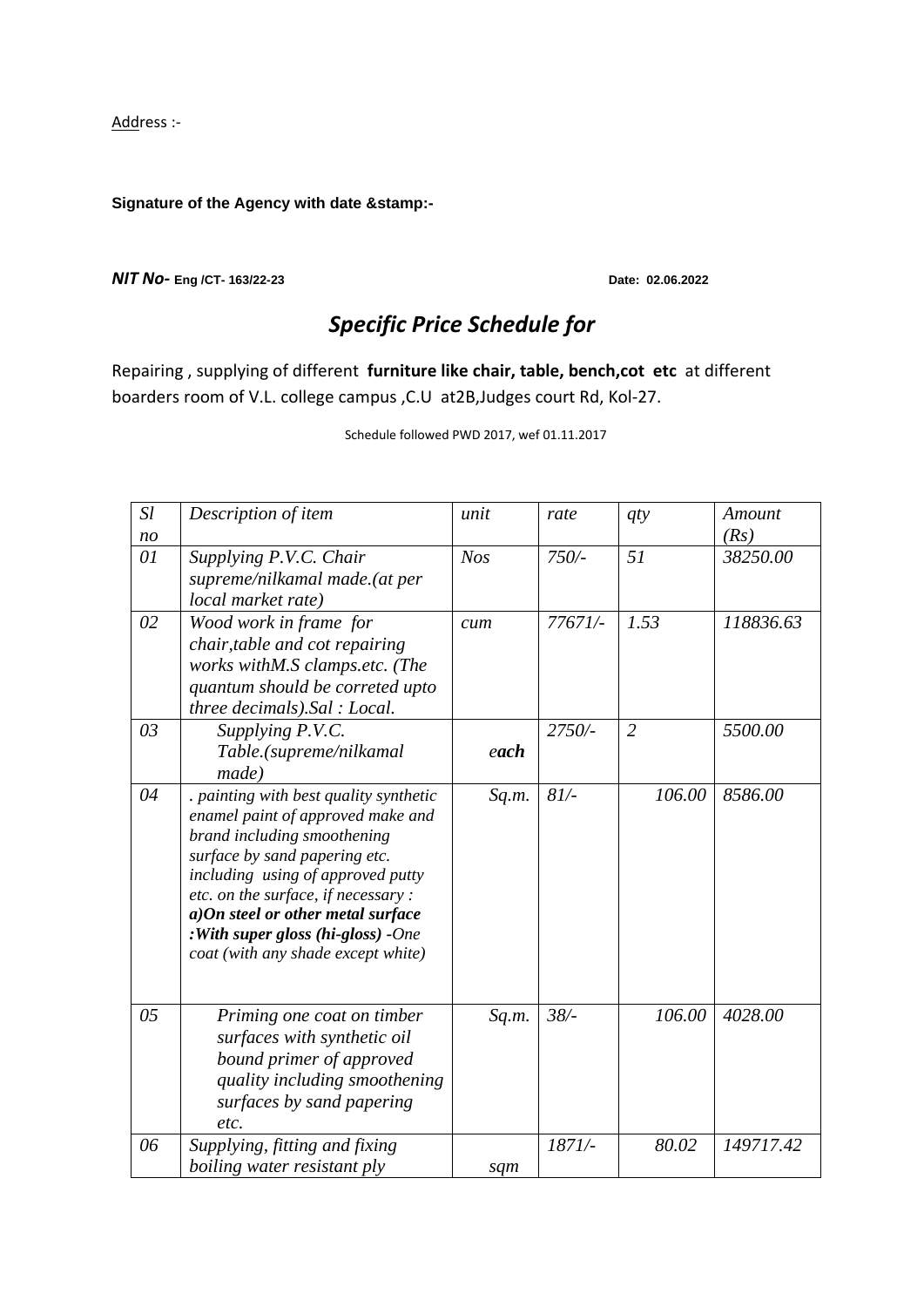|    | conforming to IS: 303-1989<br>bonded with phenol formaldehyde<br>synthetic resin of approved make<br>and brand fitted and fixed as per<br>design as per approval and<br>direction of Engineer-in-<br>Charge.[excluding the cost of<br>supporting frame work and teak                                                                                                                                                                                                                                                                                                                          |     |      |       |          |
|----|-----------------------------------------------------------------------------------------------------------------------------------------------------------------------------------------------------------------------------------------------------------------------------------------------------------------------------------------------------------------------------------------------------------------------------------------------------------------------------------------------------------------------------------------------------------------------------------------------|-----|------|-------|----------|
|    | wood batten/Lipping] $for$<br><b>bench</b> In Ground Floor 19mm<br>$th$ -----------<br>$(Page 173, I-3)$                                                                                                                                                                                                                                                                                                                                                                                                                                                                                      |     |      |       |          |
| 07 | Supplying fitting, fixing<br>decorative lamination conforming<br>to IS: 2046 : 1995 as per<br>approved make, brand, finish and<br>thickness with fitting, fixing the<br>same on Particle/MDF / Ply<br>Boards with recommended /<br>approved adhesive with proper<br>clipping the sides for better<br>attachment as per direction of<br>Engineer-incharge. The rate<br>includes the cost of labour,<br>adhesive and all incidental<br>charges<br>thereof. In ground floor<br>Glossy/Matt/Suede excluding<br>surface texture or metallic lustre.<br>$I-14,p-179$<br>Thickness of laminate 1.5mm | sqm | 802/ | 45.00 | 36090.00 |

 *Total= Rs 361008.05*

Add @  $18\%$  for GST = +Rs. 64981.44 -------------------------------------------------------------------- All total = Rs.425989.49

*Say Rs.425989.00*

 *Rupees four lac ,twenty five thousand nine hundred eightynine only* 

Name of the Agency:

Address of the Agency: